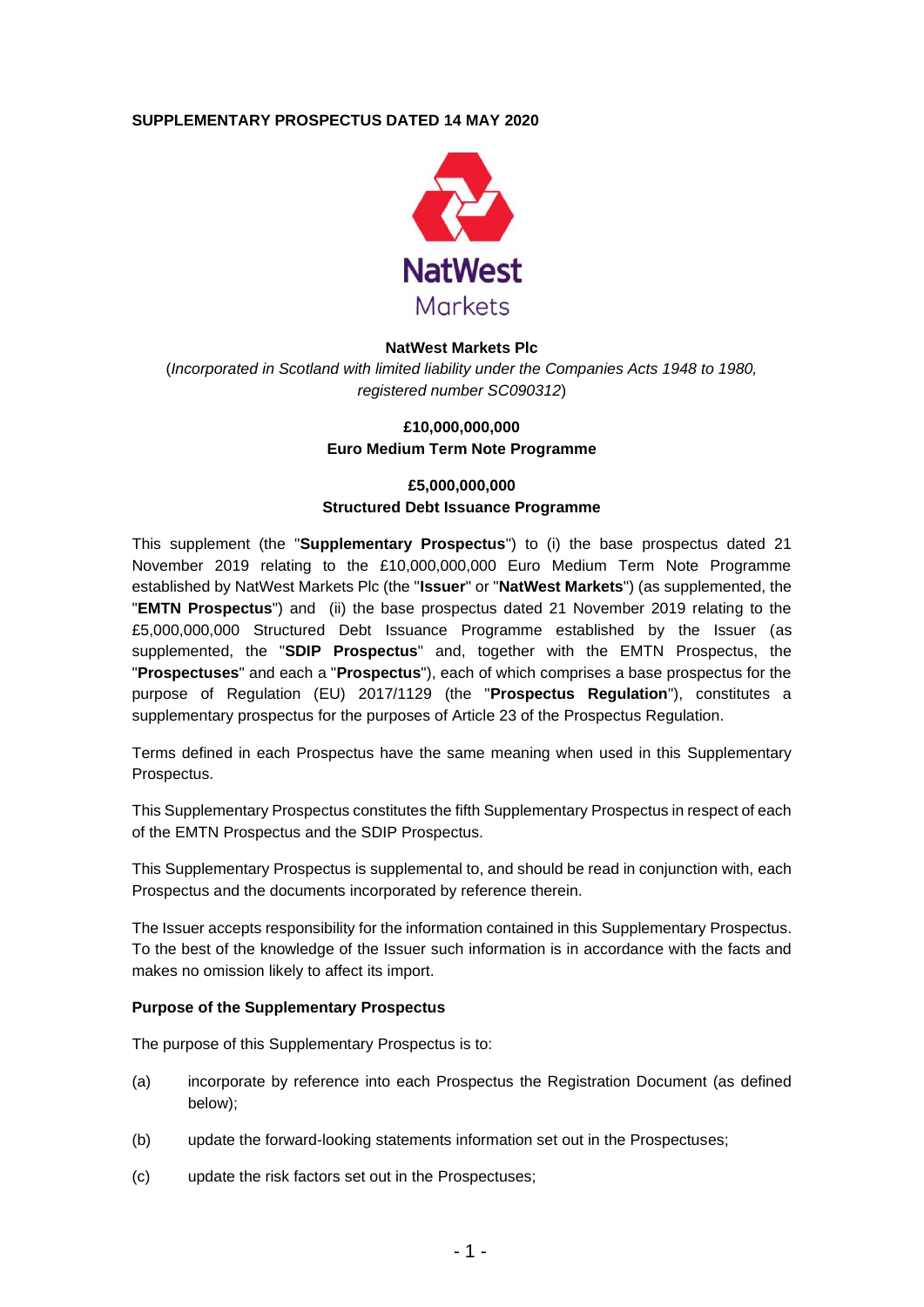- (d) update the description of the Issuer set out in the Prospectuses; and
- (e) update certain information relating to legal proceedings.

### **Incorporation of Information by Reference**

By virtue of this Supplementary Prospectus the following sections of the registration document of NatWest Markets dated 13 May 2020 (except for the section entitled "*Documents Incorporated by Reference*"), which was published via the regulatory news service of the London Stock Exchange plc on 13 May 2020 (the "**Registration Document**"):

- i. Important Information for Investors on pages 2 to 11;
- ii. Risk Factors on pages 12 to 38;
- iii. Selected Consolidated Financial Information and Other Data on pages 39 to 41;
- iv. Operating and Financial Review on pages 42 to 105;
- v. Description of the NWM Group on pages 106 to 121;
- vi. Selected Statistical Data and Other Information on pages 122 to 131;
- vii. Risk Management on pages 132 to 190;
- viii. Regulation and Supervision on pages 191 to 197;
- ix. Management and Shareholdings on pages 198 to 203; and
- x. Related Party Transactions on page 204,

and which has been (1) previously published and (2) filed with the Financial Conduct Authority, shall be incorporated in, and form part of, each Prospectus.

For at least ten years from the date of each Prospectus, a copy of any or all of the information which is incorporated by reference in the Prospectuses can be obtained from the website of The Royal Bank of Scotland Group plc at https://investors.rbs.com/regulatory-news/companyannouncements.aspx and from the London Stock Exchange plc's website at https://www.londonstockexchange.com/exchange/ news/market-news/market-news-home.html.

If a document which is incorporated by reference in the Prospectuses by virtue of this Supplementary Prospectus itself incorporates any information or other documents therein, either expressly or implicitly, such information or other documents will not form part of the Prospectuses except where such information or other documents are specifically incorporated by reference in, or attached to, each Prospectus by virtue of this Supplementary Prospectus.

It should be noted that, except as set forth above, no other portion of the above documents is incorporated by reference into the Prospectuses. In addition, where sections of any of the above documents which are incorporated by reference into the Prospectuses cross-reference other sections of the same document, such cross-referenced information shall not form part of the Prospectuses, unless otherwise incorporated by reference herein.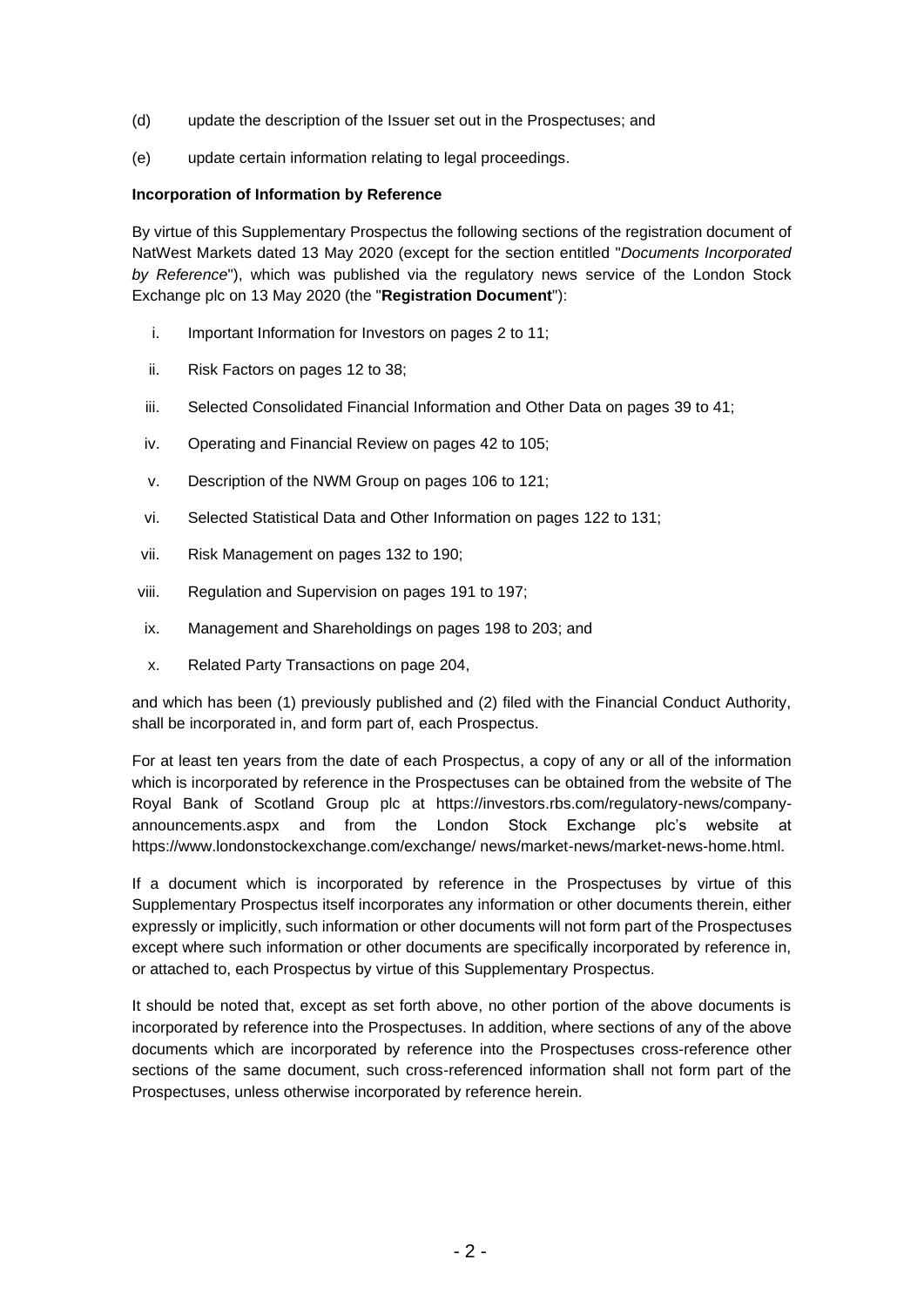## **Updating the forward-looking statements information set out in the Prospectuses**

The reference to the "2019 Annual Report and Accounts of NatWest Markets and the NatWest Markets Q1 2020 IMS" in the section entitled "*Forward-looking Statements*" set out on pages v to vi of the EMTN Prospectus and page v of the SDIP Prospectus shall be deleted and replaced with a reference to the "Registration Document".

#### **Updating the risk factors set out in the Prospectuses**

(a) The section entitled "*Risk Factors relating to the NWM Group*" set out on page 5 of the EMTN Prospectus and page 7 of the SDIP Prospectus shall be deleted and replaced with the following:

## "**Risk Factors relating to the NWM Group**

Prospective investors should consider the section entitled "*Risk Factors*" at pages 12 to 38 in the Registration Document as referred to in, and incorporated by reference into this Prospectus".

(b) The risk factor "*The Notes may be written down or converted into ordinary shares*" commencing on page 11 of the EMTN Prospectus and the SDIP Prospectus shall be updated so that the seventh sentence is deleted and replaced with the following:

"See further (i) "*The RBS Group (including the NWM Group) may become subject to the application of UK statutory stabilisation or resolution powers which may result in, among other actions, the write-down or conversion of the NWM Group entities' Eligible Liabilities.*" on pages 23 to 24 of the Registration Document and (ii) "*NWM Plc and/or its regulated subsidiaries may not meet the prudential regulatory requirements for capital and MREL.*" on pages 17 to 18 of the Registration Document, each as referred to in, and incorporated by reference into, this Prospectus.".

#### **Updating the description of the Issuer set out in the Prospectuses**

The section entitled "Description of the Issuer" set out on page 65 of the EMTN Prospectus and page 129 of the SDIP Prospectus shall be deleted and replaced with the following:

#### "**DESCRIPTION OF THE ISSUER**

Prospective investors should consider the sections entitled "*Description of the NWM Group*" and "*Management and Shareholdings*" at pages 106 to 121 and 198 to 203, respectively, in the Registration Document as referred to in, and incorporated by reference into, this Prospectus.".

## **Legal Proceedings**

Other than as referred to in the section entitled "*Legal and Arbitration Proceedings*" at pages 113 to 120 of the Registration Document, there are no governmental, legal or arbitration proceedings (including any such proceedings which are pending or threatened of which the Issuer is aware), which may have or have had during the 12 months preceding the date of this Supplementary Prospectus, a significant effect on the financial position or profitability of NatWest Markets and/or the NWM Group.